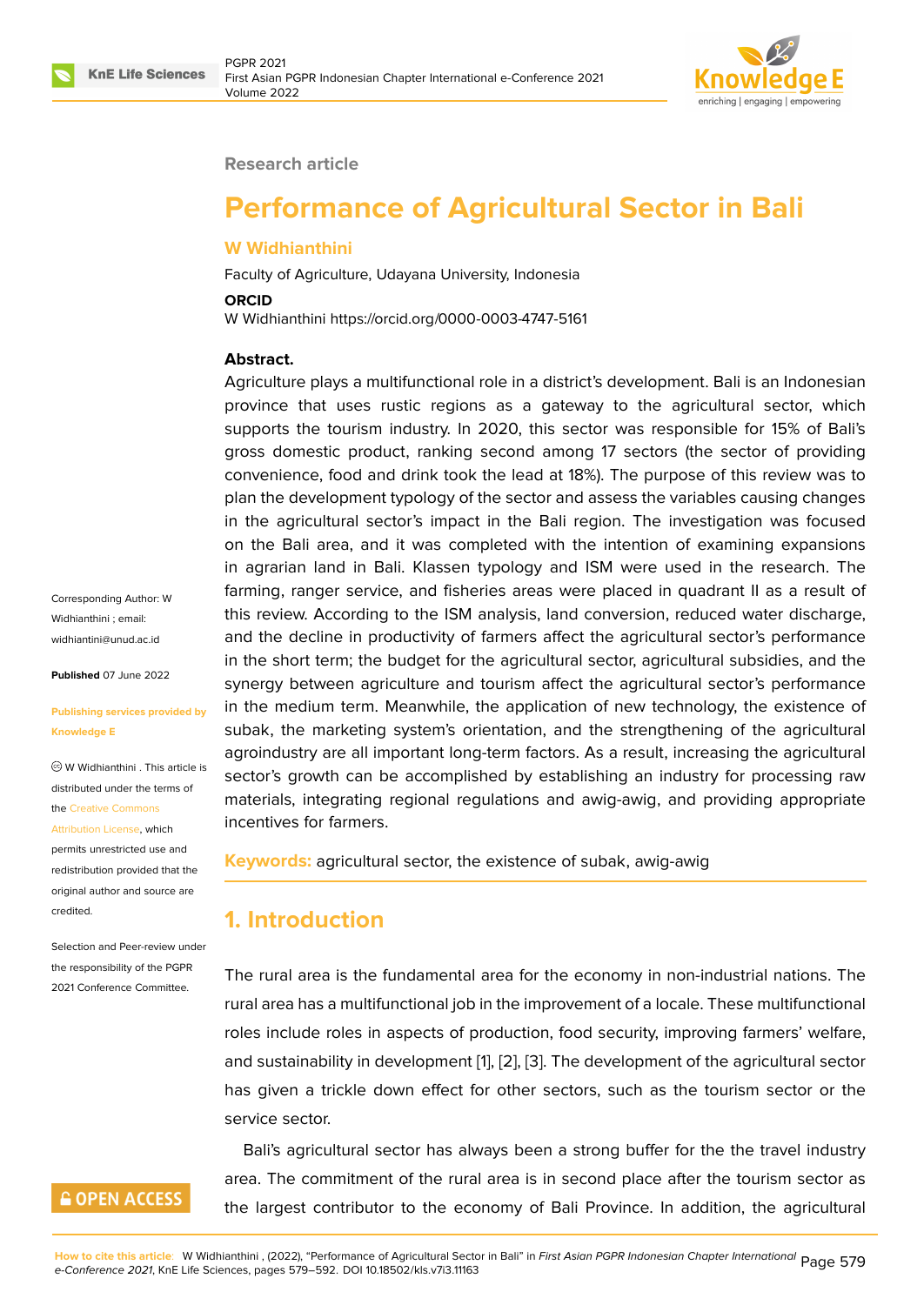sector has always been one of the largest labor absorbing sectors in Bali by absorbing 18.7% of the total of almost 2.5 million workers in 2019. When the tourism sector fell, many workers were suspected of switching to other sectors ( shifting), one of which is the agricultural sector. It is proven that in 2020, BPS recorded the number of workers absorbed by the agricultural sector reached 545.5 thousand people, an increase of 17.9% from the previous year [4]. In other words, in the context of efforts to maintain economic conditions, the agricultural sector is highly expected to be the backbone that Bali still has when the tourism sector slows down due to the shocks of the Covid-19 pandemic.

Bali actually has great potential to develop the agricultural sector. Apart from the geographical side, soil conditions and tropical climate, agribusiness in Bali is one of the world's vacation destinations which obviously likewise assumes a part in the accomplishment of the travel industry area in Bali so far. Agriculture is also very closely related to the beliefs and culture of the Balinese people. Unlike the tourism sector, which is very fragile due to economic, social and natural turmoil, the agricultural sector is a sector that is resilient in the face of turmoil. This was proven after the social crisis (Bali Bombings in 2003 and 2005) and the economic crisis in 2008, the agricultural sector in Bali continued to grow positively [5]. So it's no wonder when the tourism sector is shaken, the agricultural sector is still the hope of the Balinese people to rise and survive during the pandemic at least to meet their daily needs. The provincial government of Bali is also very focused on de[ve](#page-12-0)loping the agricultural sector. Attention to the importance of agriculture is contained in the Bali provincial government's mission to realize food self-sufficiency, increase added value and agricultural competitiveness and improve farmers' welfare. The performance of the agricultural sector was also quite good in 2010 to 2019, which on average was able to grow more than 3% per year. In addition, the Bali Province Farmer's Exchange Rate (NTP) from 2010 to 2019 was on average above 105, which indicates that farmers earn profits or show fairly good farmer welfare [6], [4], [7].

But unfortunately in 2020, in contrast to the state of agriculture nationally, the agricultural sector in Bali actually experienced a decrease in added value of 1.06% from 20[19](#page-12-1) ([y-o](#page-11-3)[n-y](#page-12-2)). The welfare of farmers in Bali is also not as beautiful as expected. Bali Province's NTP in 2020 is on average below 100, which means farmers are losing money [8]. An NTP below 100 also indicates that at a certain level, the income earned by farmers has not been able to meet their household needs. This indicator shows that the agricultural sector is in fact not optimal to become the second backbone for the Balines[e e](#page-12-3)conomy when the tourism sector weakens due to the pandemic. The delay in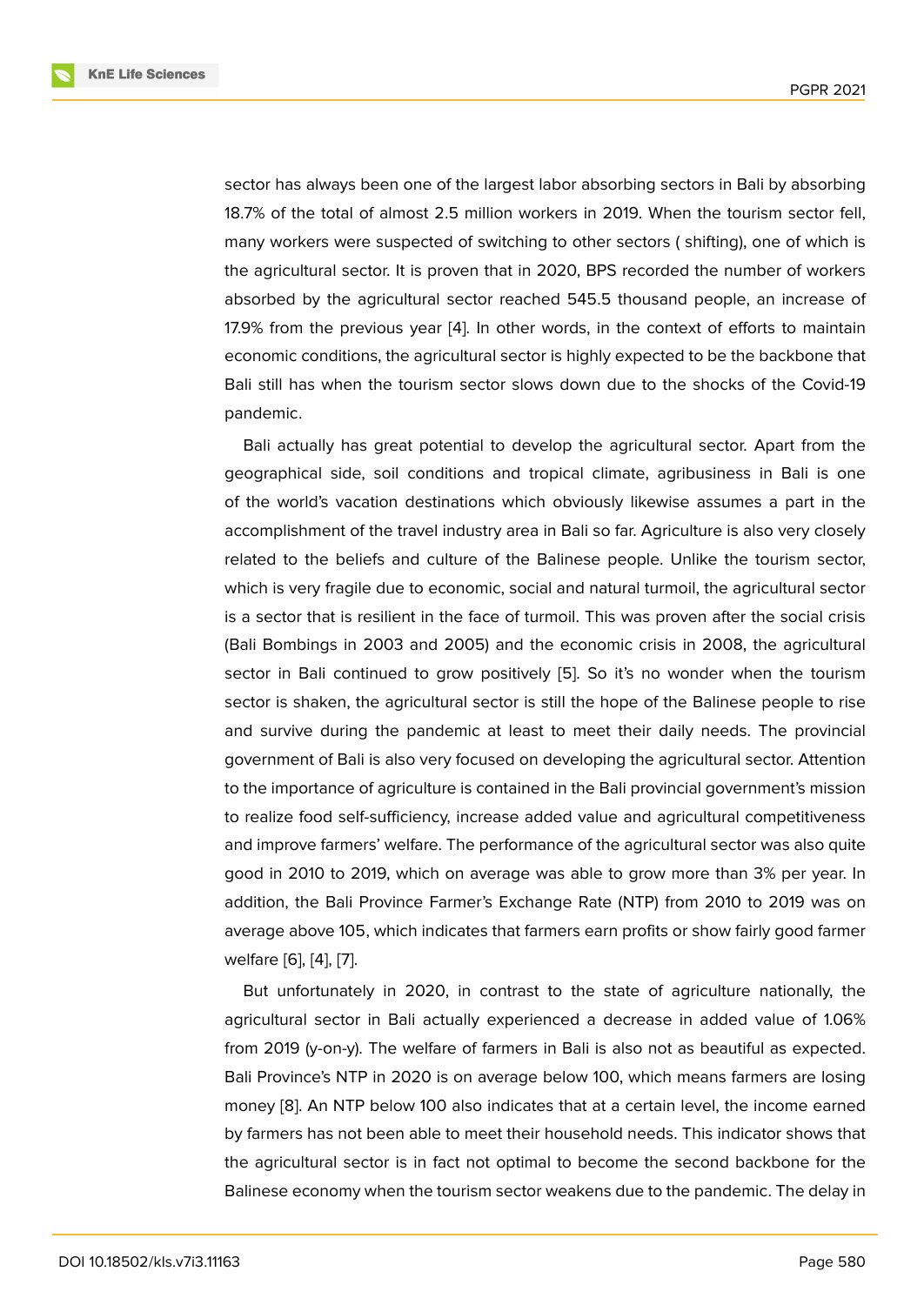the distribution chain of producers to consumers due to the pandemic is suspected to be one of the causes of the decline in the performance of the Balinese agricultural sector. As a tourism buffer sector, agricultural output, which in the pre-pandemic situation could be maximally absorbed, was automatically affected. Excess local production is not absorbed in the local market, resulting in farmers experiencing losses due to excess supply. The expansion of the market with a wider scope has not yet shown an impact due to the weakening economy which has pushed households to be less consumptive than before the pandemic.

The shock of the pandemic has indeed made the economy more difficult and complicated. Although weakened, Bali's agricultural potential is still there, at least to stem the purchasing power of households. However, the golden opportunity to optimize integrated Balinese agriculture seems to need to be studied. In this study, the factors causing changes in the performance of the agricultural sector in Bali Province will be studied.

# **2. Methodology**

The factors that influence changes in the shift in the presentation of the rural area in Bali Territory used the analysis of Interpretative Structural Modeling (ISM). One of the demonstrating strategies created for key strategy arranging is the Interpretative Structural Modeling (ISM) method. ISM is a gathering learning measure in which underlying models are delivered to catch complex issue of a framework, through painstakingly planned examples utilizing designs and sentences.The ISM strategy is one of the frameworks displaying methods to manage the difficult to-change propensities for long haul organizers who regularly straightforwardly apply functional examination strategies or potentially elucidating factual applications [9], [10].

The steps taken in the ISM method are: (1) identifying and listing elements, (2) creating contextual relationships, (3) creating a single structured interaction matrix (Structural Self Interaction Matrix/SSIM), (4) creating a Reach[abi](#page-12-4)lit[y M](#page-12-5)atrix (RM). , (5) analyzing the level of participation to classify elements in different levels of the ISM structure, (6) creating a Canonical matrix, (7) compiling a graph, and (8) generating ISM [11], [12].

ISM is identified with the understanding of a total item or framework portrayal through the use of graphical hypothesis in an orderly and iterative way [10]. ISM is a PC based strategy that assists bunches with distinguishing connections amo[ng](#page-12-6) t[hou](#page-12-7)ghts and fixed designs on complex issues. ISM can be utilized to foster a few kinds of designs, including impact structures (for example backing or relinquishment) nee[d st](#page-12-5)ructures (e.g.: more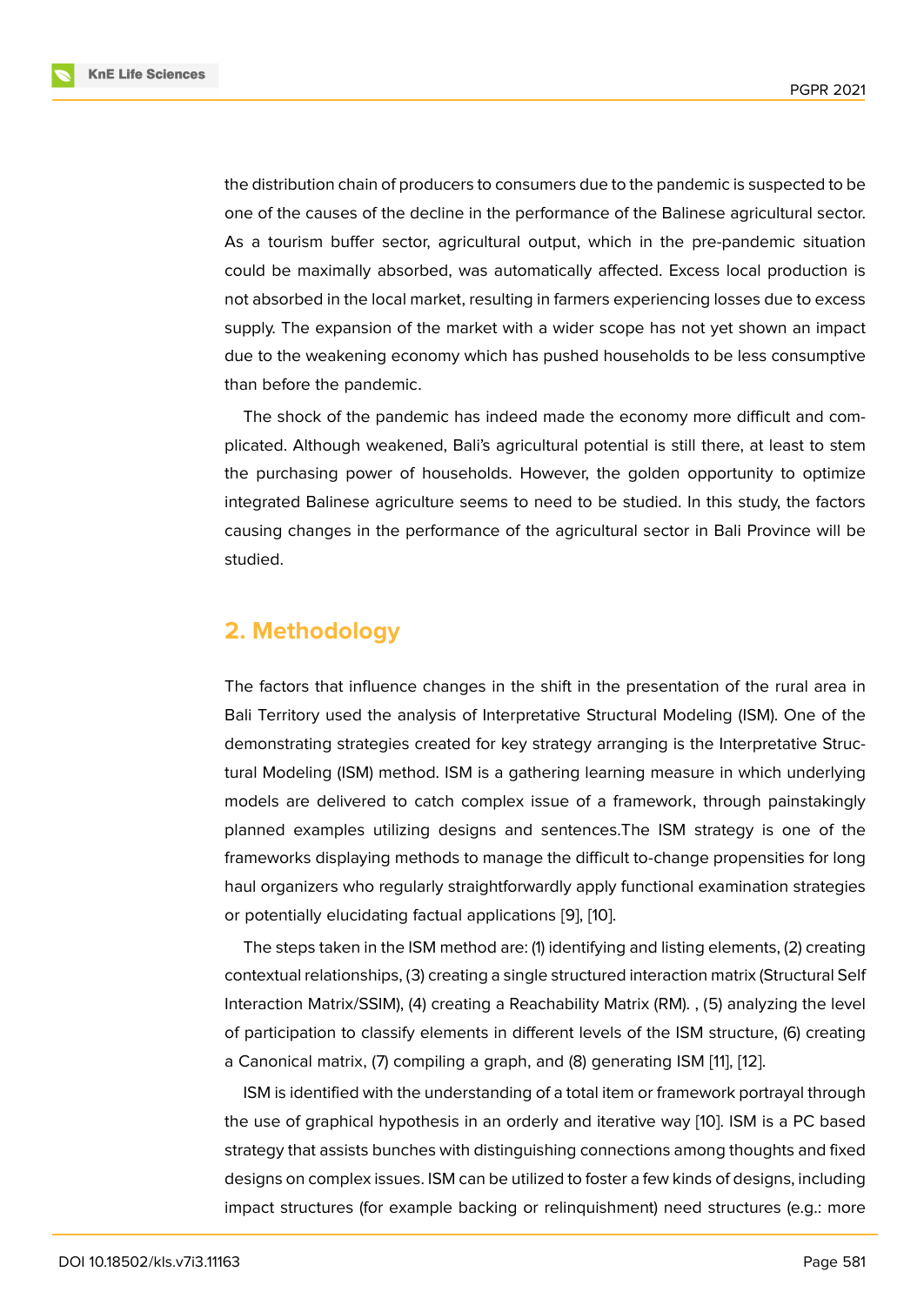significant than", or ought to be examined beforehand") and thought classifications (e.g.: incorporates a similar class as ) [13]. ISM is an intelligent technique and is executed in a gathering discussion. The strategy gives the ideal climate to advance and expand the view in genuinely complex developments.

ISM dissects framework co[mpo](#page-12-8)nents and settles them in graphical type of direct connections among components and progressive levels. Components can be strategy goals, hierarchical targets, appraisal variables and others. Direct connections can be in an assortment of settings (identified with logical connections).

ISM methodologies and techniques are separated into two sections, in particular progressive course of action and sub-component arrangement. The fundamental standard is the ID of designs inside a framework that offer high benefit for benefits to define the framework adequately and for better dynamic. For each element of the program under study, it is broken down into a number of sub elements. After that, the contextual relationship between the sub-elements is determined which contains a direction in the terminology of the subordinate that leads to pairwise comparisons, such as "Is goal A more important than goal B?" Pairwise comparisons that describe the interrelationships between sub-elements or whether or not the contextual relationships are carried out by experts. If the number of experts is more than one, then smoothing is done. Assessment of contextual relationships in pairwise comparison matrices using symbols [11], [12]:

V if  $e^{i} = 1$  and  $e^{i} = 0$ 

A if  $ei = 0$  and  $ei = 1$ 

X if eij = 1 and eji = 1

O if  $e^{i} = 0$  and  $e^{i} = 0$ 

The significance of the worth of  $e^{i}$  = 1 is that there is a logical connection between the I and j sub components, while the eji esteem = 0 is that there is no context oriented connection between the I and j sub components. The consequences of the evaluation are masterminded in Primary self Int. DP esteem  $<$  0.5 X and D worth  $>$  0.5 X, X is the quantity of sub-component raction lattice (SSIM). SSIM is made as a Reachability Lattice (RM) table by supplanting V, A, X and O into numbers 1 and 0. The matrix is further corrected until it becomes a closed matrix that meets the transitivity rules. The transitivity rule in question is the completeness of the causal-loop, for example A affects B and B affects C, then A must influence C. In this study, only the factors that cause shifts in the performance of the agricultural sector in Bali Province are discussed.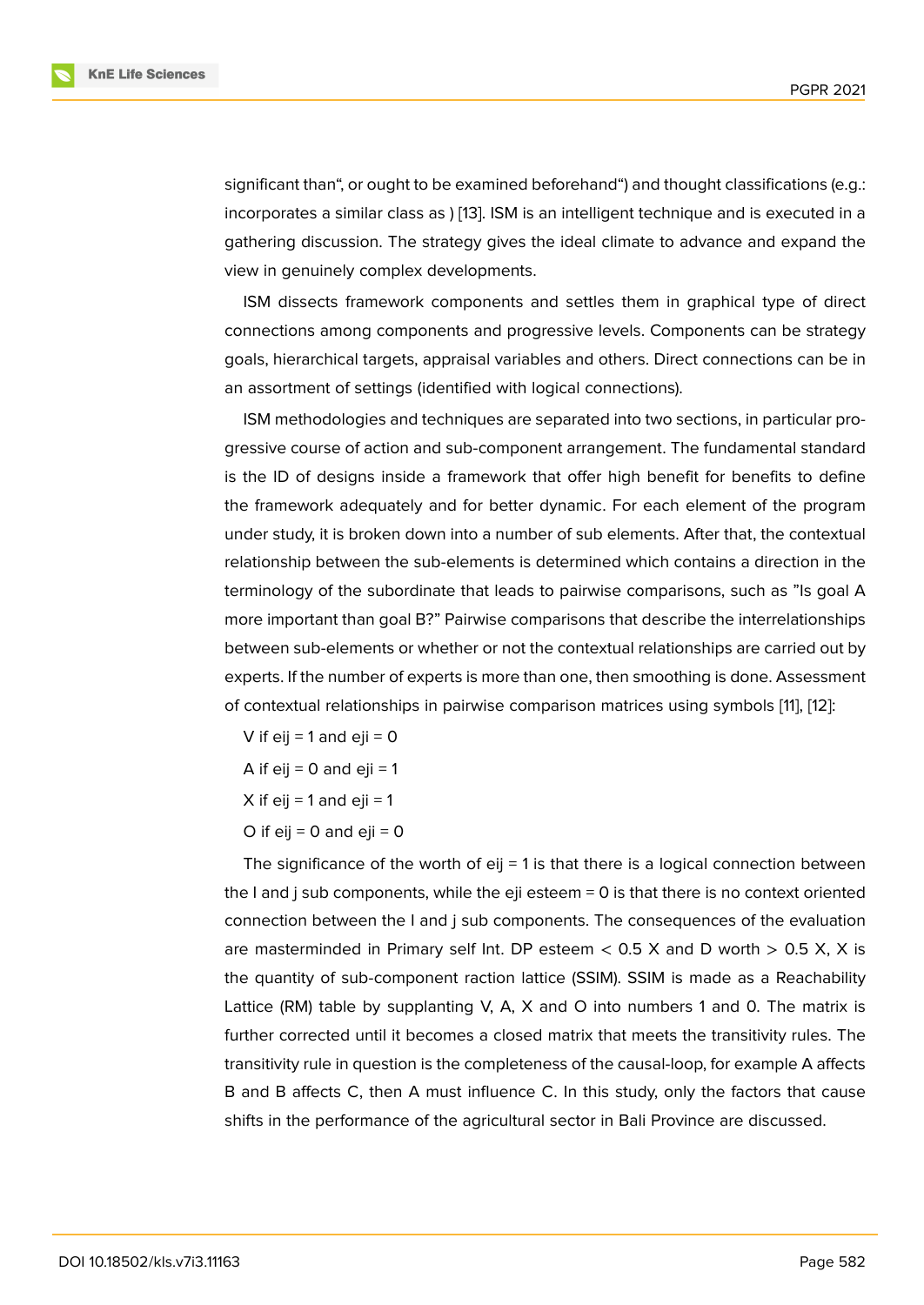## **3. Result and Discussion**

Government policies and political scenarios can also affect agricultural growth, so that the emphasis on agricultural development can spur the growth of other sectors such as the industrial sector [14], [15]. The same thing was shown by Suleiman and Aminu [16] that the agricultural sector is more important and has a higher contribution than other sectors in the economy. Zaheer [17] uses data on the growth of the agrarian area, the commitment of the h[ort](#page-12-9)ic[ultu](#page-12-10)ral area, the usefulness of farming work, and the TFP [\(All](#page-12-11) out Factor Efficiency) record to clarify the exhibition of the rural area in Pakistan. These conditions indicate that the agric[ult](#page-12-12)ural sector has an important role in the economy.

Nationally, the agriculture, forestry and fisheries sectors grew 4.3 percent (YoY), higher than the same period the previous year (3.8 percent, YoY). Production of this sector in general

increased except for production of food crops and forestry which contracted by 1.0 and 0.2 percent (YoY), respectively. The decline in food crop production was caused by extreme weather, a longer dry season than the previous year. Meanwhile, production of plantation crops and livestock increased sharply to 5.2 and 7.9 percent, respectively. The growth of plantation crop production was driven by increased oil palm production. Livestock production has also increased to balance the demand for broilers, chicken eggs, and beef [8].

The agricultural sector grew quite stable with a contraction of -0.53 percent in the final quarter of 2020 compared to the performance of the hotel and restaurant sector which contracte[d](#page-12-3) very deeply to -31.8 percent. Meanwhile, the trade and industrial sectors contracted by -9.8 percent and -7.5 percent, respectively [7]. The agricultural sector has a significant contribution of 13.5 percent, or the second largest after the hotel and restaurant sector in the Balinese economy. In addition, the agricultural sector has a fairly strong resistance to pressures of demand and supply. The stre[ng](#page-12-2)th of this sector is because agriculture continues to grow during the crisis, although there is a contraction but it is very low compared to other sectors.

Agriculture has absorbed the highest workforce in Bali, reaching 19.6 percent. This condition is caused by the flexible nature of employment in the agricultural sector so that it can send workers to other sectors and can absorb workers from different fields of work when unemployment occurs. During the pandemic, the number of workers working in the hotel restaurant sector decreased from 13.3 percent in 2019 to 9.7 percent in 2020, so that part of it was absorbed in the agricultural sector which caused its share to increase from 18.7 percent to 22.5 percent [7].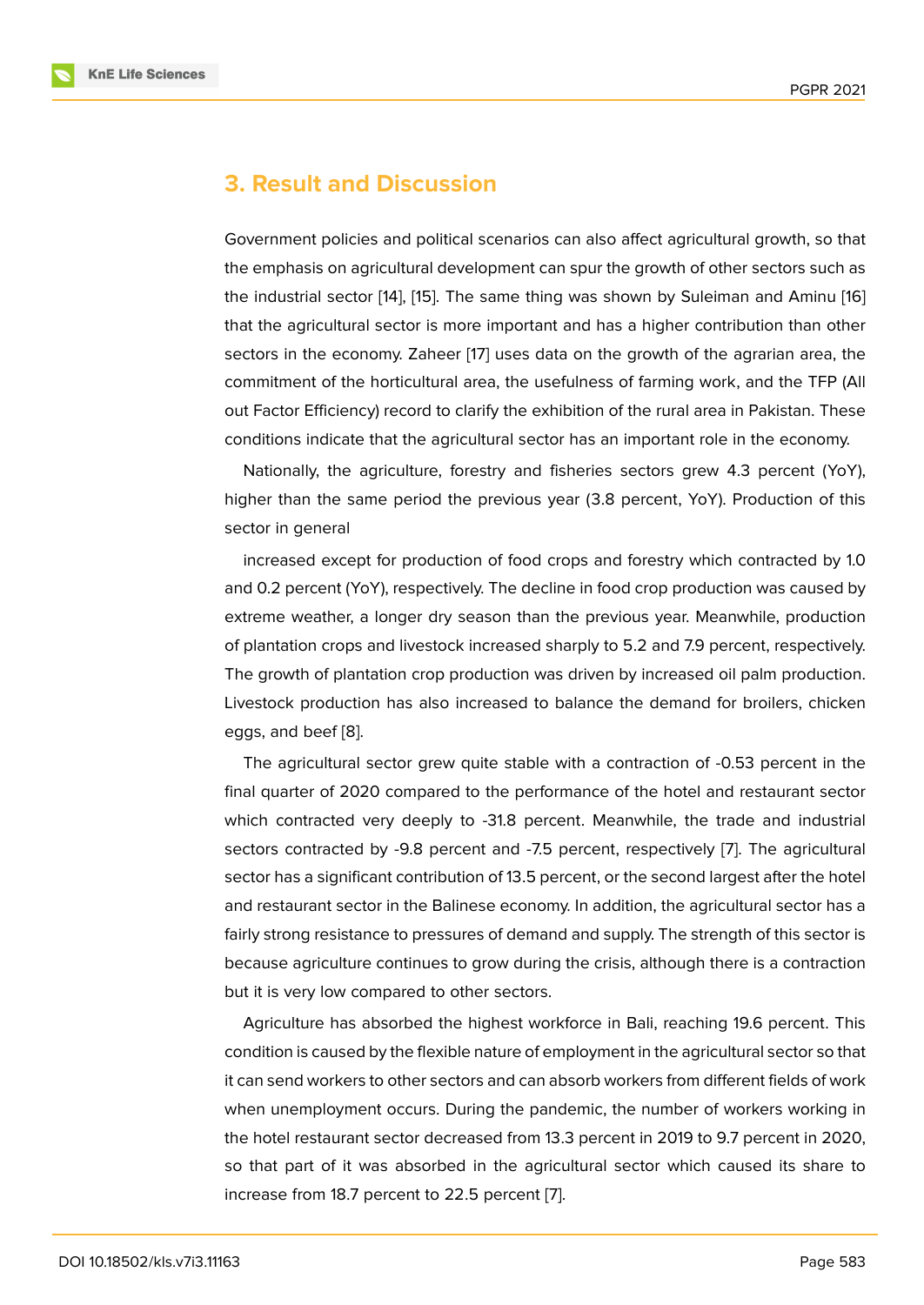**Figure 1**. Contribution of Bali and Indonesia's Agricultural Sector to GDP (Gross Domestic Product) in 2013-2020

The fluctuating exhibition of the agrarian area in Bali Territory is caused by several factors. B[as](#page-5-0)ed on the results of the graph and structure of the ISM, it can be seen that the key factors to be resolved immediately in the short term are the problem of land conversion (E1), reduced water discharge (E2), and decreased human resources for productive farmers to be involved in the agricultural sector (E3). The three problems are located in quadrant I (independent quadrant) where elements in this quadrant have high driver power and low dependence. The problem of reducing the budget for the agricultural sector (E6), diversion of agricultural subsidies (E8), and the synergy between agriculture and tourism (E10) are problems that must be addressed in the medium term, while the application of new technology (E4), the weakening of the existence of subak (E5), orientation marketing system (E7), and weak strengthening of agricultural agroindustry (E9) are problems that must be addressed in the long term. If all these factors can be overcome, then the presentation of the rural area in Bali Region will increment.



<span id="page-5-0"></span>**Figure** 1: ISM graph.

These elements can be explained as follows.

#### **3.1. Land conversion problem**

The conversion of paddy fields or subak agricultural land in Bali is currently in an alarming stage. Land conversion in Bali in the last five years, from 2013 to 2017 an average of about 550 hectares per year. From these data, in 2017 alone there was a significant increase. The figure reaches 900 hectares of land that has changed functions, with a percentage of 1.13 percent of the total land area of 78,626 hectares. This number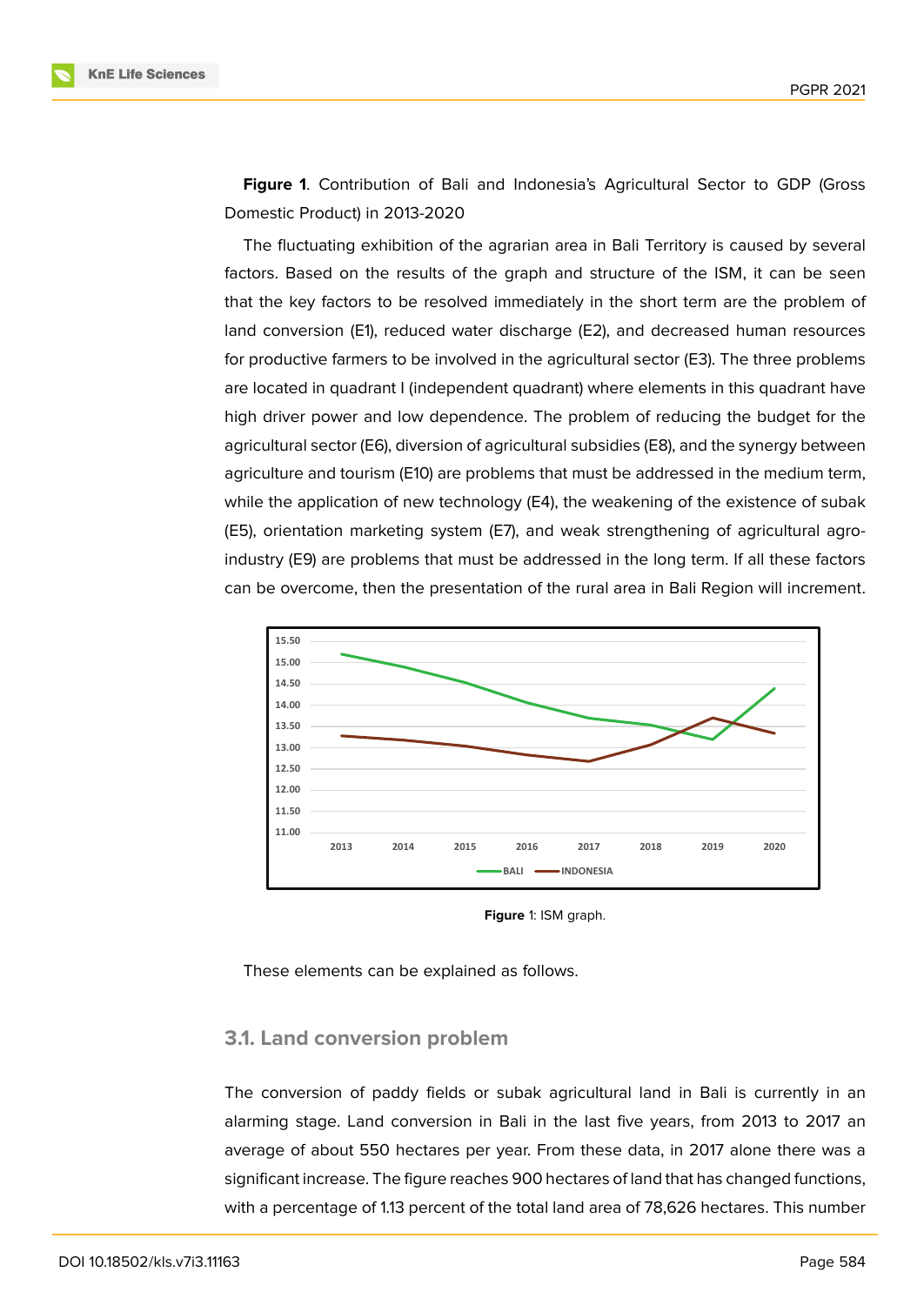

**Figure** 2: ISM Structure.

has increased compared to 2016 which reached 537 hectares out of a total land area of 79,562 hectares [6].

Three approaches in controlling the conversion of paddy fields. includes: (a) establishing a number of rules in the use of existing land; (b) acquisition and management (acquisition and ma[na](#page-12-1)gement), perfecting systems and rules for buying and selling land as well as improving existing land tenure systems to support efforts to maintain the existence of agricultural land; and (c) incentives and charges, through the provision of subsidies to farmers who can improve the quality of the land they own, as well as the application of attractive taxes for those who maintain the existence of agricultural land [18], [19], [20], [21].

#### **[3.2](#page-12-13). [T](#page-12-14)h[e d](#page-13-0)[ecr](#page-13-1)ease in water discharge**

The status of the carrying capacity of water comes from the comparison between the amount of water availability and the level of water demand. From the status of the carrying capacity of water, information is obtained about the ability of the environment, especially the hydrospheric environment to maintain its condition due to the presence and activities of humans, which is described by the status of carrying capacity of water that is surplus or deficit. In general, the water carrying capacity status of the Province of Bali in 2013 and 2014 either from the BPS area data or from the RBI (Indonesian Digital Topography) data area is a deficit. Meanwhile, the addition of several assumptions about the availability of water from groundwater basins, changes in the amount of rain due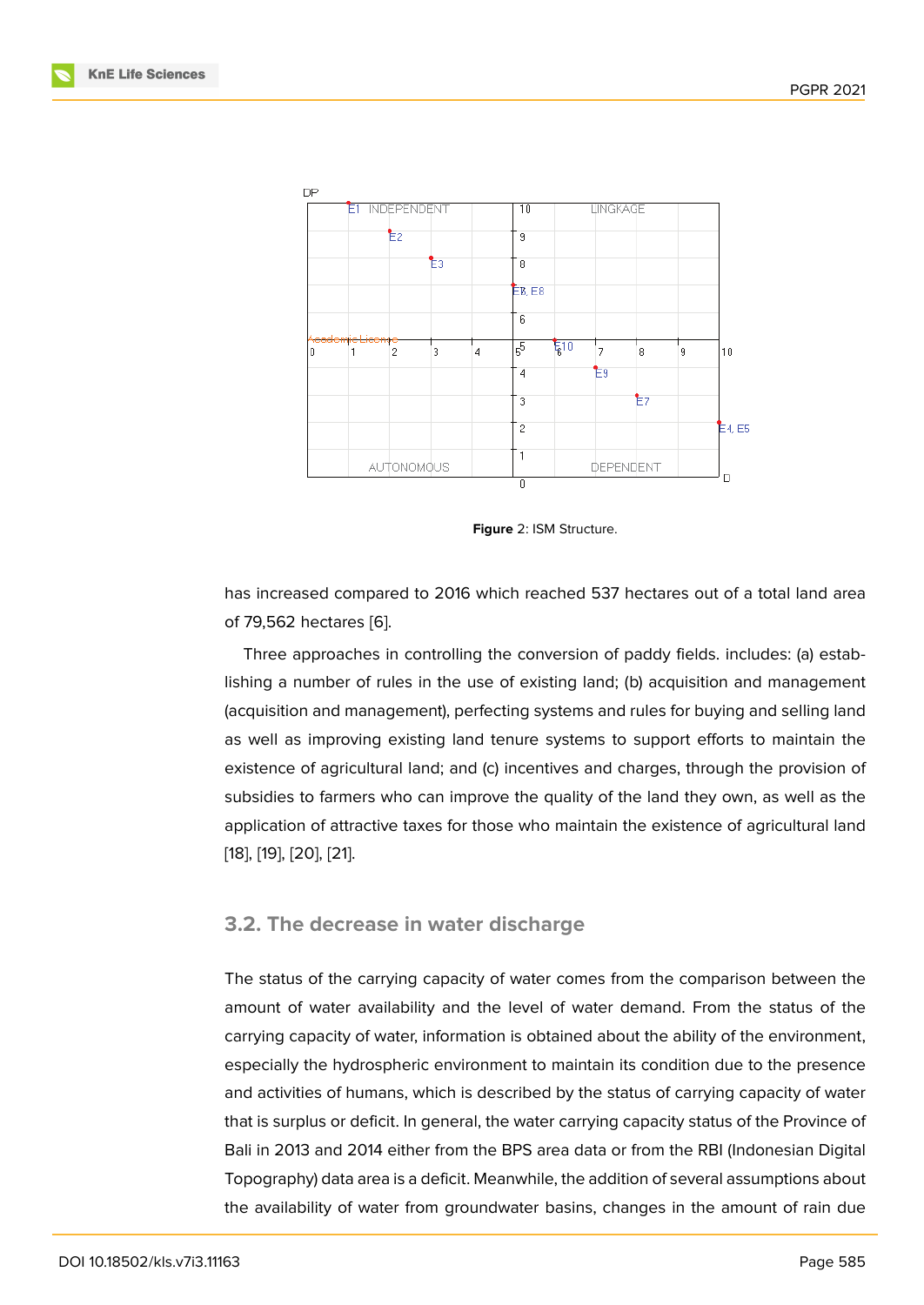to the El Nino or La Nina phenomena also show that the availability of water in the Province of Bali remains in deficit although with different distribution patterns [6].

Increasing people's income and population as well as development in all fields, especially settlements and the tourism industry in Bali, demands the fulfillment of water needs that continue to increase both in terms of quantity and quality. This im[plie](#page-12-1)s that water is becoming an increasingly scarce resource. Competition leading to conflicts of interest in its utilization between various sectors, especially the agricultural and nonagricultural sectors, is likely to increase in the future. Given that water is becoming increasingly scarce, subak farmers are required to be able to manage water more efficiently and so are other water users to be able to develop a water-saving culture.

## **3.3. Decreased interest in productive human resources in the agricultural sector**

The condition of the main actors in agricultural development is mostly in the elderly position. There is a need for regeneration and fostering interest in the younger generation to work in the agricultural sector and at the same time preventing second lost generation.

Developing the interest of the more youthful age to work in the rural area can be done by developing and introducing technology that can provide convenience for farming communities, both men and women, especially young people in carrying out production at the on-farm and off-farm levels. Therefore, research and development institutions must be able to produce technologies that can attract the interest of young people, such as agricultural mechanization and agricultural product processing technology. Research institutions and extension institutions must always be able to coordinate in meeting the needs of the agricultural community considering that research institutions and extension institutions in Indonesia are not under one roof.

To attract more young people to be involved in agriculture, it is necessary to open greater access for youth, especially those who have completed high school and university level education to open agriculture-based businesses. Besides that, it is also developing various entrepreneurship training programs in the agricultural sector [22], [23], [24], [20].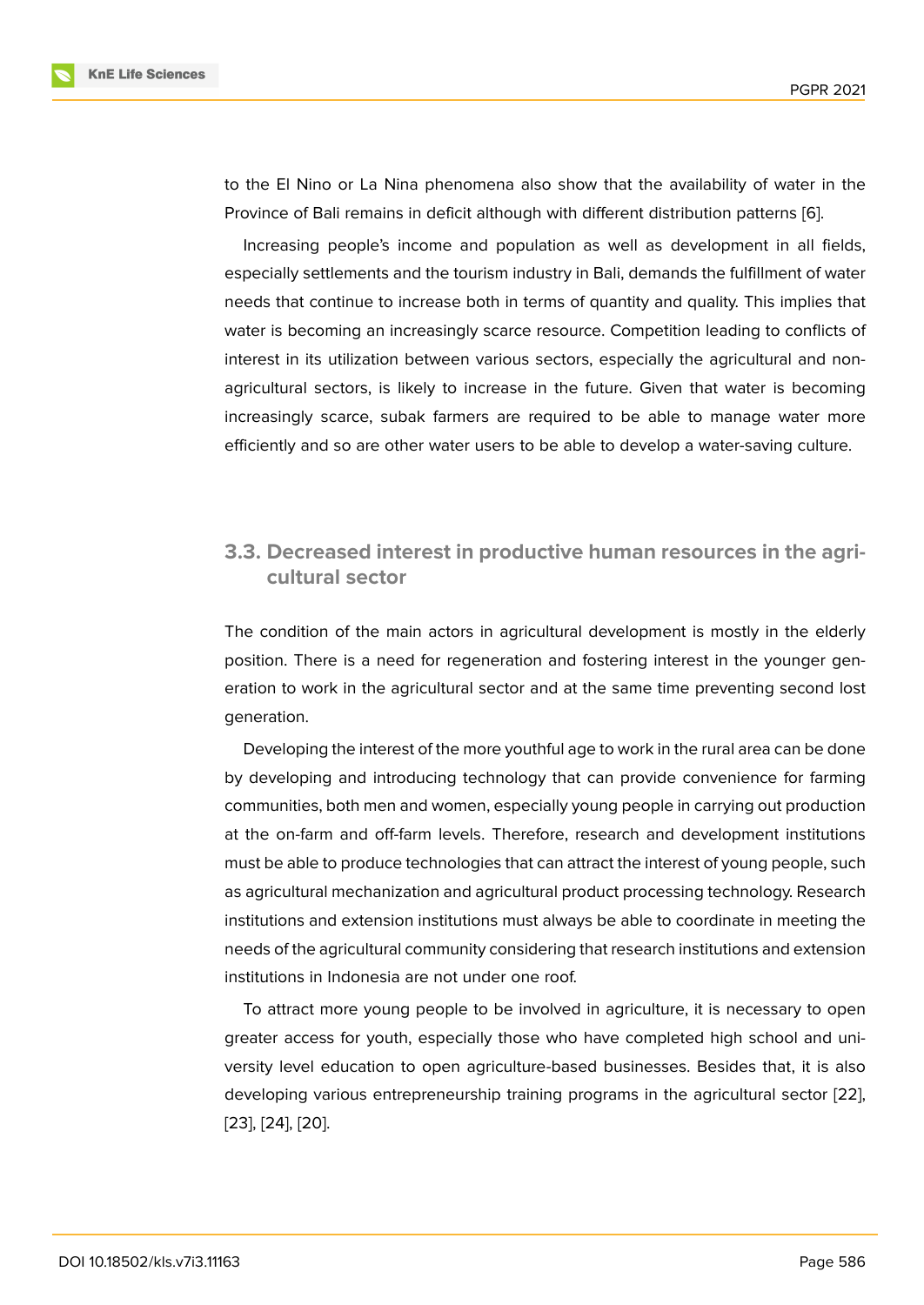**KnE Life Sciences** 



### **3.4. Application of new technology**

The application of new technologies in the agricultural sector has not been fully implemented by farmers in Bali. They consider the operational costs of using new technology to be high. Technology-based agricultural innovations such as start-up stimulus that can help the process of planting to harvesting more effectively and efficiently. Today's technology such as drones can be used to map land, so that in the future drones can replace the role of farmers and work according to maps that have been made.

## **3.5. Weakening of the existence of subak**

Subak is confronted with different difficulties both now and later on. These difficulties include: (1) exchange advancement (counting agrarian items); (2) transformation of flooded land for non-rural purposes; (3) the undeniably restricted accessibility of water comparative with request; (4) natural harm, particularly contamination of water assets; (5) monetary requests to bear Operation costs because of IPAIR projects; and (6) decreased interest of youngsters to fill in as ranchers. Confronted with difficulties like that, it appears to be that Subak will actually want to keep up with its reality on the grounds that Subak has the potential as a "practical" association. Such possibilities are intended for instance: (1) the presence of an unmistakable authoritative design outfitted with rules and severe authorizations; (2) optimistic mood of common participation; (3) the presence of ceremonial exercises which are essentially a bringing together component of the individuals; (4) has a philosophical establishment of Tri Hita Karana; (5) the presence of a compromise system; and (6) the presence of a gathering pledges work to assist the association. Be that as it may, subak is additionally not liberated from shortcomings, for example, (1) a large portion of them are not yet lawful substances; (2) the region developed by ranchers is for the most part tight and has the situation with keen; (3) restricted capital of ranchers; (4) powerless negotiating posture of ranchers; (5) restricted authority of innovation, administrative and pioneering capacities just as market data; and (6) not all water system region has a between subak coordination gathering.

## **3.6. Relatively small agricultural budget policy**

Regional development budgets sourced from regional expenditure budget for agricultural programs in Bali are still relatively small. The placement of the vision in agricultural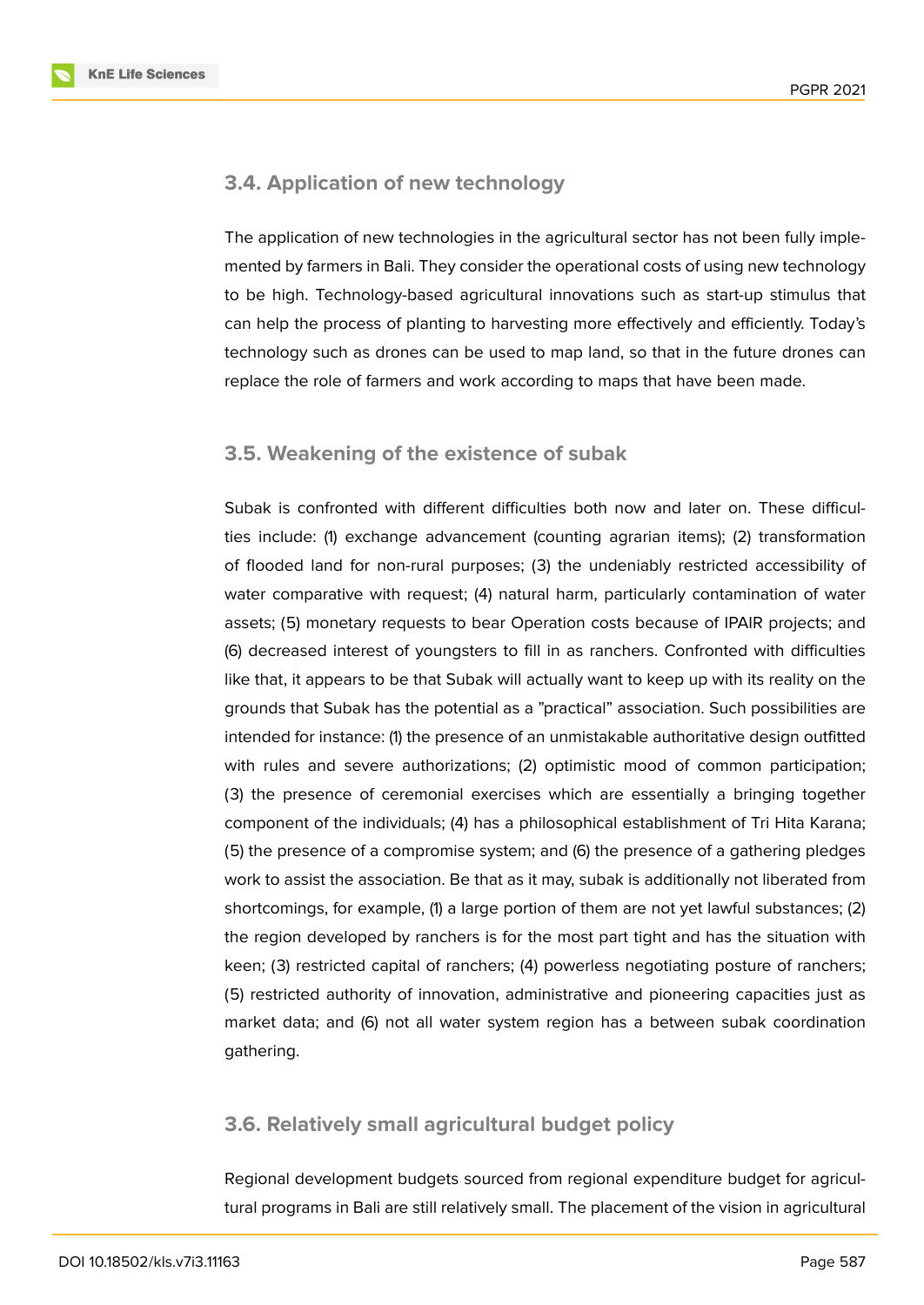**KnE Life Sciences** 



development does not have to be directly related to the size of the regional expenditure budget allocation for agriculture. However, often the small budget (regional expenditure budget for agriculture) is used as a "scapegoat" to cover the absence of a more promising vision in agricultural development programs. It should be understood that the vision of agricultural development is considered good if the vision is successfully disseminated and can be understood together, especially between agricultural officials and farming communities in rural areas. It would be even better if the farming community in rural areas understood what the vision of agricultural development was proclaimed by the elected officials or regional heads. The participatory regional development planning process is still limited to the ceremonial Musrenbang (formality) events.

#### **3.7. Marketing system orientation**

The progress of a business is generally characterized by the development of entrepreneurship and business organization. In the agricultural sector, it is almost entirely true that agricultural businesses in rural areas are farming businesses that produce raw material products with low added value, are managed traditionally, are not supported by skilled workers, are weak in financial capital, depend on nature, and are inherently subsistence. This situation is generally not conducive to forming agricultural enterprises to produce highly competitive agricultural products, which are characterized by high value added products, managed in a modern way, supported by a professional workforce, strong in financial capital support, not too dependent on nature, and inherent in commercial characteristics. -industrial. The progress of tourism can be seen as part of the trigger for agricultural-industrial modernization in rural Bali. Indications of the lack of development of agricultural entrepreneurship in Bali are shown that the agricultural product trade segment is generally not controlled by farmers, either individually or collectively. As an illustration, the domestic agricultural product market in Bali is relatively large. It is almost impossible to find business organizations in rural areas experiencing planned changes, almost related to the dynamics of market demand for domestic agricultural products in Bali. The Bali area, as a relatively developed tourism area and a transit point for human movement from eastern Indonesia and western Indonesia (and vice versa), should be viewed as one of the political forces of regional agriculture in the eastern region. The strength of this position and transit space should be seen as a strength for planners for the development of agricultural enterprises in Bali. Given that this has not been taken into account in a meaningful way, the dynamics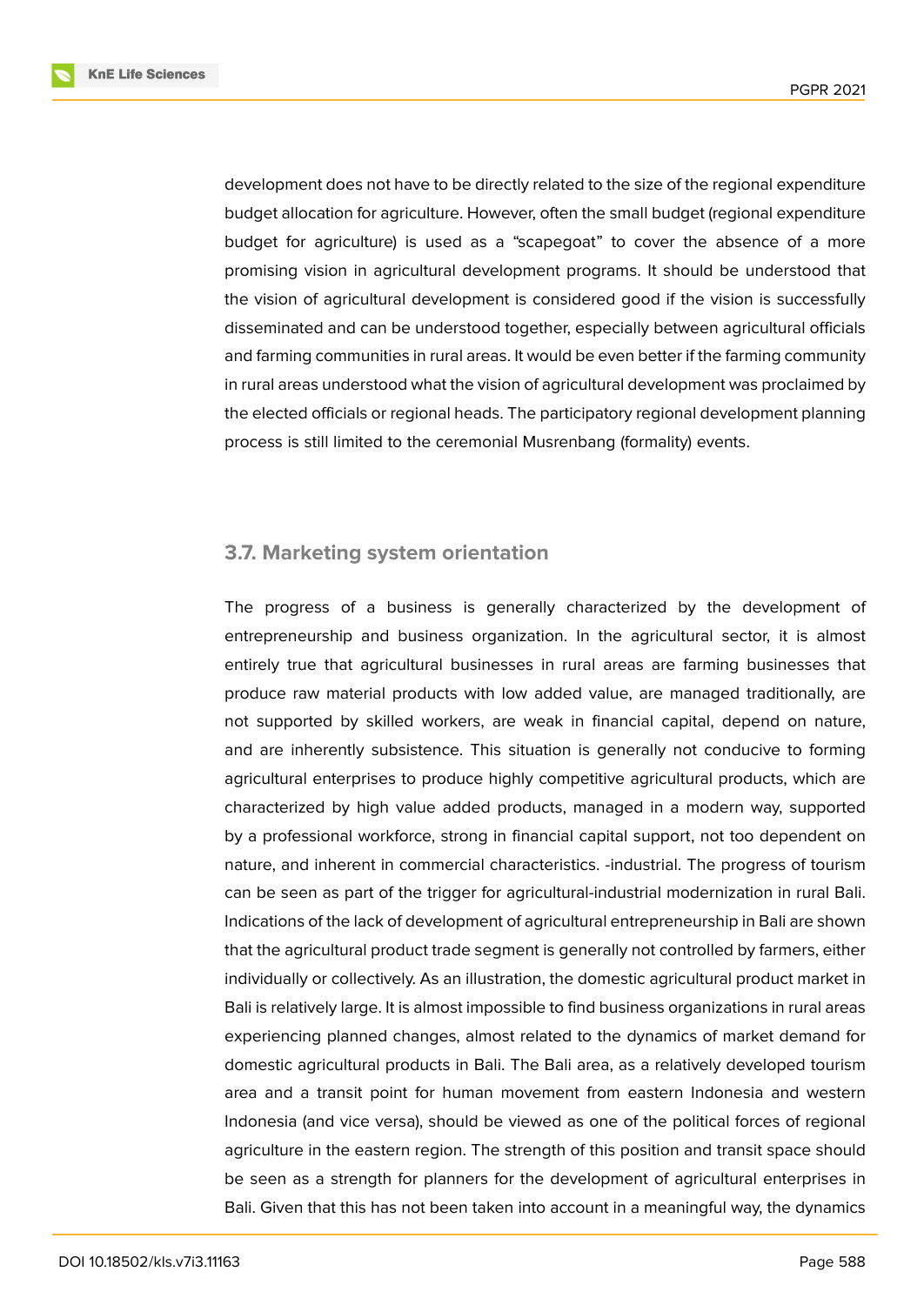

of the market for agricultural products in Bali do not provide significant feedback for improving the performance of traditional rural agriculture in Bali.

### **3.8. Misappropriation of agricultural subsidies**

Misappropriation of subsidies is one of the causes of the decline in the performance of the agricultural sector. One of the programs to overcome this condition is the issuance of a card. This card will be integrated with the RDKK data (Definitive Design of Group Needs) which contains the identity of the farmer according to the family identification number, the area of land owned and the need for subsidized fertilizers needed. When a farmer wants to redeem this subsidized fertilizer to a line four or village level subsidized fertilizer retailer officially appointed by the distributor, it will be seen that the allocation of fertilizer that is their right will be seen.

#### **3.9. Lack of strengthening of agricultural agro-industry**

Agricultural development policies in Bali have not been specifically directed to rural industrialization. It is impressed that the vision of agricultural development in Bali emphasizes the romantic aspect (traditional rural agriculture) compared to the rationaltechnocratic vision, for example (to) carry out a transformation towards industrialization of agriculture in rural areas. Farmers or economic actors in rural areas do not make the regional development vision important. For them, especially among the elderly farmers, as long as the implementation of traditional agricultural development does not face obstacles, farming is considered adequate. In which direction is the development of traditional agriculture, it seems that it is not something that is important to the designers of regional development policies. Progress in dryland agriculture is starting to be felt, as a response to the demand for non-traditional agricultural products, especially horticultural agriculture. Young farmers, who are not too confined by the cultural imagination of traditional agriculture (paddy rice), have shown a significant response to market demand for local agricultural products. In areas with cool climates, such as around Baturiti and Kintamani sub-districts, the development of seasonal horticultural crop farming (and also smallholder plantations) provides a "fresh air" future for agriculture in rural Bali. The demand for horticultural crop products, both from annual and annual crops, shows significant developments. The market price of horticultural crop products (vegetables and fruits) is relatively high and high, compared to lowland rice. This situation provides a stimulus for dry land farmers to organize seasonal horticultural crop farming.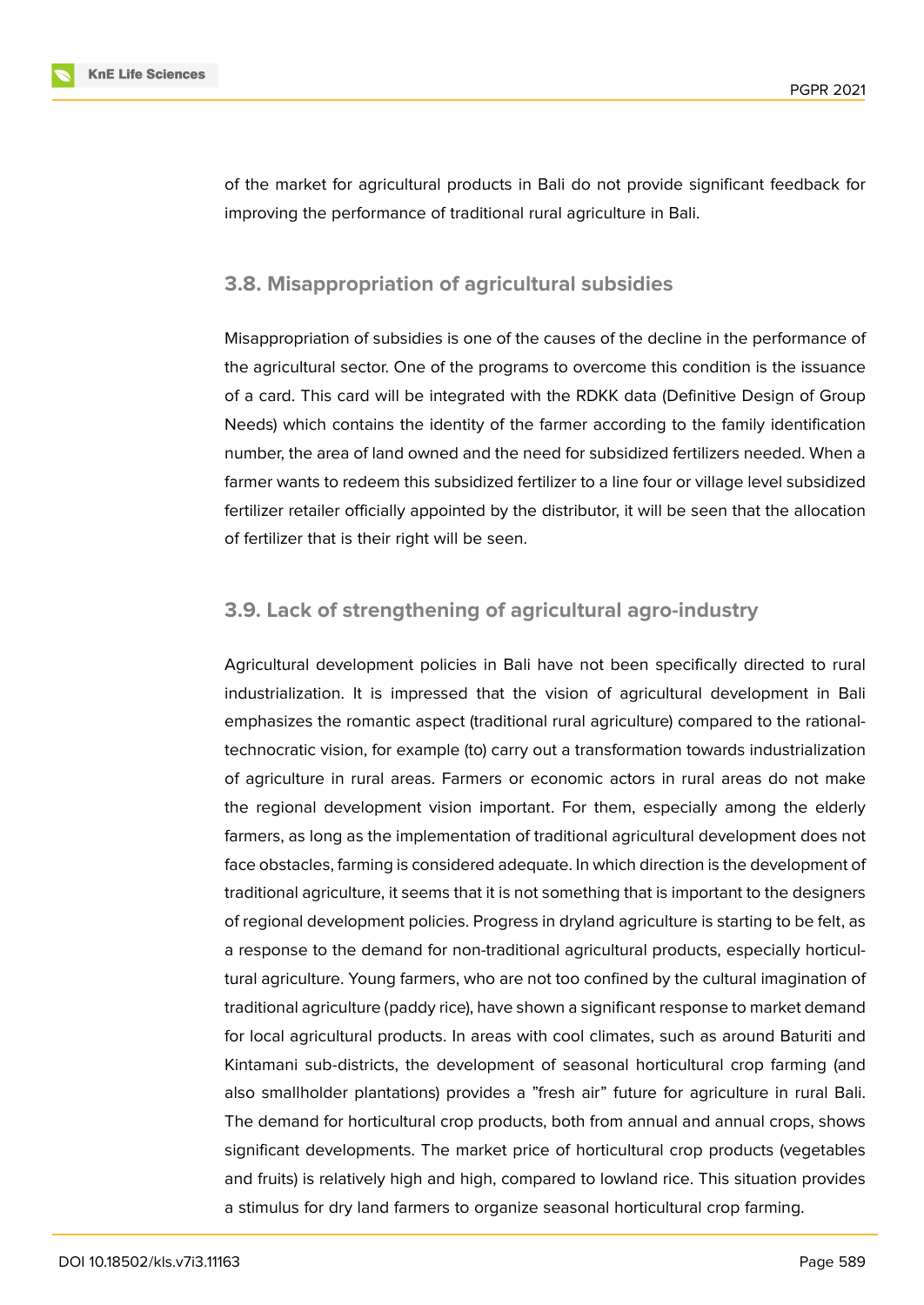**KnE Life Sciences** 



### **3.10. Synergy between agriculture and tourism**

Judging from the regional development vision, agricultural development planning has not placed the three forces as a synergistic unit; namely agriculture, tourism and industry. Agriculture can be seen as the socio-historical strength of (traditional) rural Balinese society; tourism is a result of the attraction to the uniqueness of Balinese Hindu religious culture to foreign tourists, and industry is a vision of the economic progress of the Balinese people in the future. Agricultural development policies in Bali need to be placed in the frame of the "three forces" driving the economic progress of the Balinese people. With this vision, tourism progress is no longer a "rivalry" for traditional agriculture in rural areas. With the perspective of industrial agriculture transformation; then the power of tourism can be placed as a lever of progress, while the industrialization of rural agriculture as a spread energy for the progress of the Balinese people in a sustainable manner.

# **4. Conclusion**

Key factors that affect the performance of the agricultural sector in Bali Province are land conversion, reduced water discharge, and decreased human resources for productive farmers to be involved in the agricultural sector. These three factors must be resolved in the short term. The next factor is the reduced budget for the agricultural sector, abuse of agricultural subsidies, and the synergy between agriculture and tourism. Meanwhile, the application of new technology, the weakening of the existence of subak, the orientation of the marketing system, and the weak strengthening of the agricultural agro-industry can be addressed in the long term.

## **References**

- <span id="page-11-0"></span>[1] Ahmed V, Amjad R. The management of Pakistan's economy 1947-1982. Pakistan: Oxford University Press; 1984.
- <span id="page-11-1"></span>[2] Bali Province Food Crops, Horticulture and Plantation Office. Implementation of sustainable food farming in Bali. Denpasar: Bali Provincial Agriculture Office. 2019.
- <span id="page-11-2"></span>[3] Central Bureau of Statistics (CBS) of Bali Province. Bali in figures 2013. Denpasar: CBS; 2014.
- <span id="page-11-3"></span>[4] Central Bureau of Statistics (CBS) of Bali Province. Bali in figures 2019. Denpasar: CBS; 2020.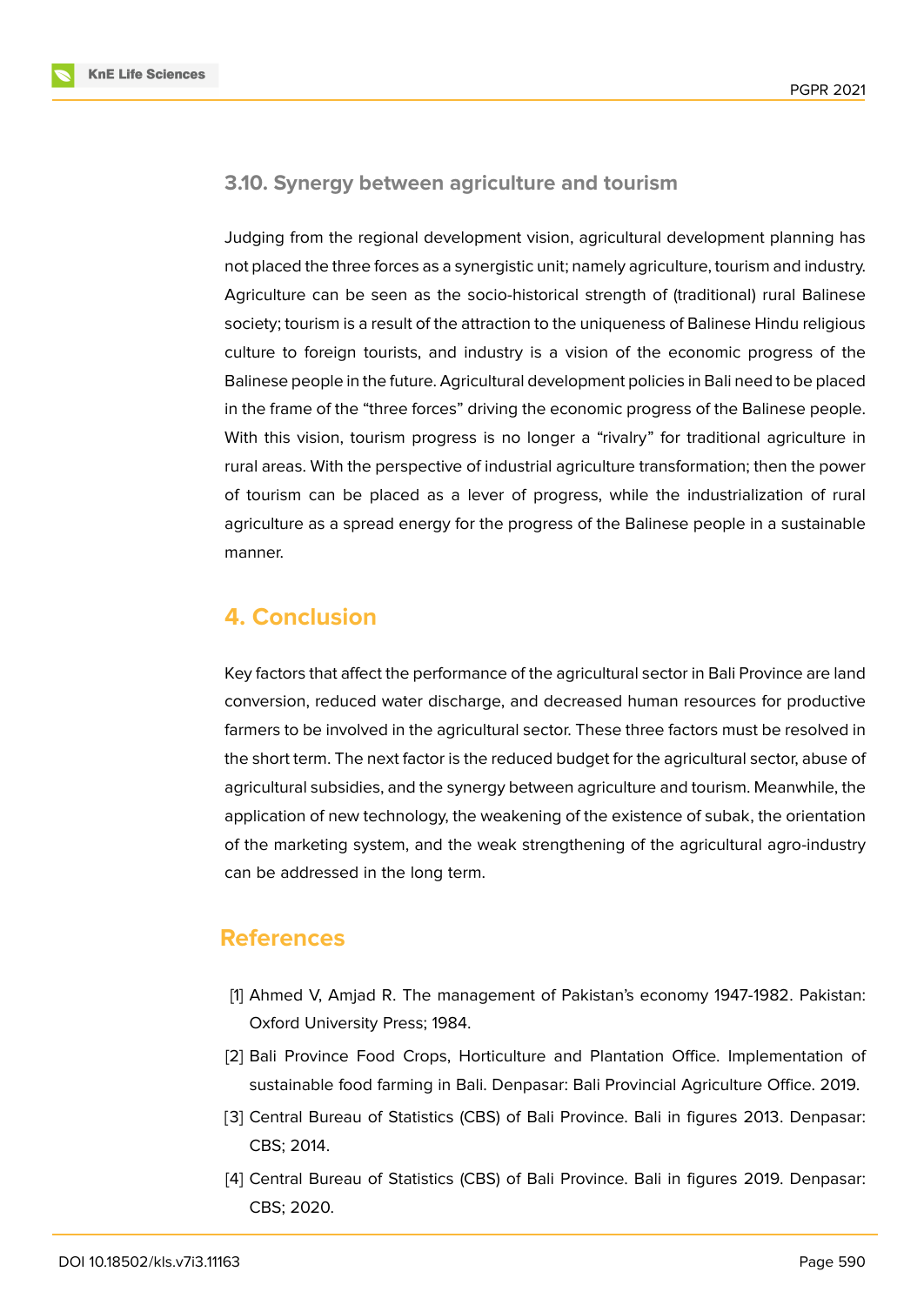

- <span id="page-12-0"></span>[5] Central Bureau of Statistics (CBS) of Bali Province. Bali in figures 2020. Denpasar: CBS; 2021.
- <span id="page-12-1"></span>[6] Pamungkas E. West Java agricultural resources. ISEI Economic Review. 2017;1(1):26– 28.
- <span id="page-12-2"></span>[7] Eriyatno E. Crisis situation and management – Applications to institutional distribution systems. Institut Pertanian Bogor (IPB) Press; Bogor. 1998.
- <span id="page-12-3"></span>[8] Susanti EA, Hanafi I, Adiono R. Local economic development in the agricultural sector. Journal of Public Administration. 2018;1(4):31-40.
- <span id="page-12-4"></span>[9] Budiasa IW, Setiawan BI, Kato H, Sekino N, Kubota J. The role of the subak system and tourism on land use changes. Journal of the International Society for Southeast Asian Agricultural Sciences (ISSAAS). 2015;21(2):31-47.
- <span id="page-12-5"></span>[10] Prayoga K, Nurfadillah S, Riezky AM. Strengthening the human resources education system in agricultural development: Agribusiness in the eyes of youth. Journal of Agricultural Socio-Economic Agribusiness (AGRISEP). 2020;19(1):53-67.
- <span id="page-12-6"></span>[11] Awuah KGB, Hammond FN. Determinants of low land use planning regulation compliance rate in Ghana. Habitat International. 2014;41:17-23.
- <span id="page-12-8"></span><span id="page-12-7"></span>[12] Marimin M. Decision making: Compound criteria. Jakarta: Grasindo; 2004.
- [13] Rondhi M, Pratiwi PA, Handini VT, Sunartomo AF, Budiman SA. Agricultural land conversion, land economic value, and sustainable agriculture: A case study in East Java, Indonesia. Land. 2018;7(4):1-19.
- <span id="page-12-9"></span>[14] Abidin MZ. National economic recovery during the Covid-19 pandemic: Analysis of labor productivity in the agricultural sector. Indonesian Treasury Review. 2021;6(2):117–138.
- <span id="page-12-10"></span>[15] National Development Planning Agency (NDPA), Republic of Indonesia. Indonesian economy. Jakarta: NDPA; 2020.
- <span id="page-12-11"></span>[16] Nazhish AR, Iqbal A, Ramzan M. Impact of agriculture, manufacturing and service industry on the GDP growth of Pakistan. Interdisciplinary Journal of Contemporary Research in Business. 2013;5(4):727-734.
- <span id="page-12-12"></span>[17] Phuca NQ, van Westen ACM, Zoomers A. Agricultural land for urban development: The process of land conversion in Central Vietnam. Habitat International. 2014;41:1-7.
- <span id="page-12-13"></span>[18] Ustriyana NG, Budiasa IW, Anggreni AGL. Analysis of perceptions of farmers toward the efforts to develop the dual role of subak in an upcoming tourism destination in Jatiluwih, Bali. Journal of Environmental Management & Tourism. 2020;11(8):2103- 2110.
- <span id="page-12-14"></span>[19] Oktavia A, Zulfanetti Z, Yulmardi Y. Analysis of labor productivity in the agricultural sector in Sumatra. Economics Paradigm. 2017;12(2):49-56.